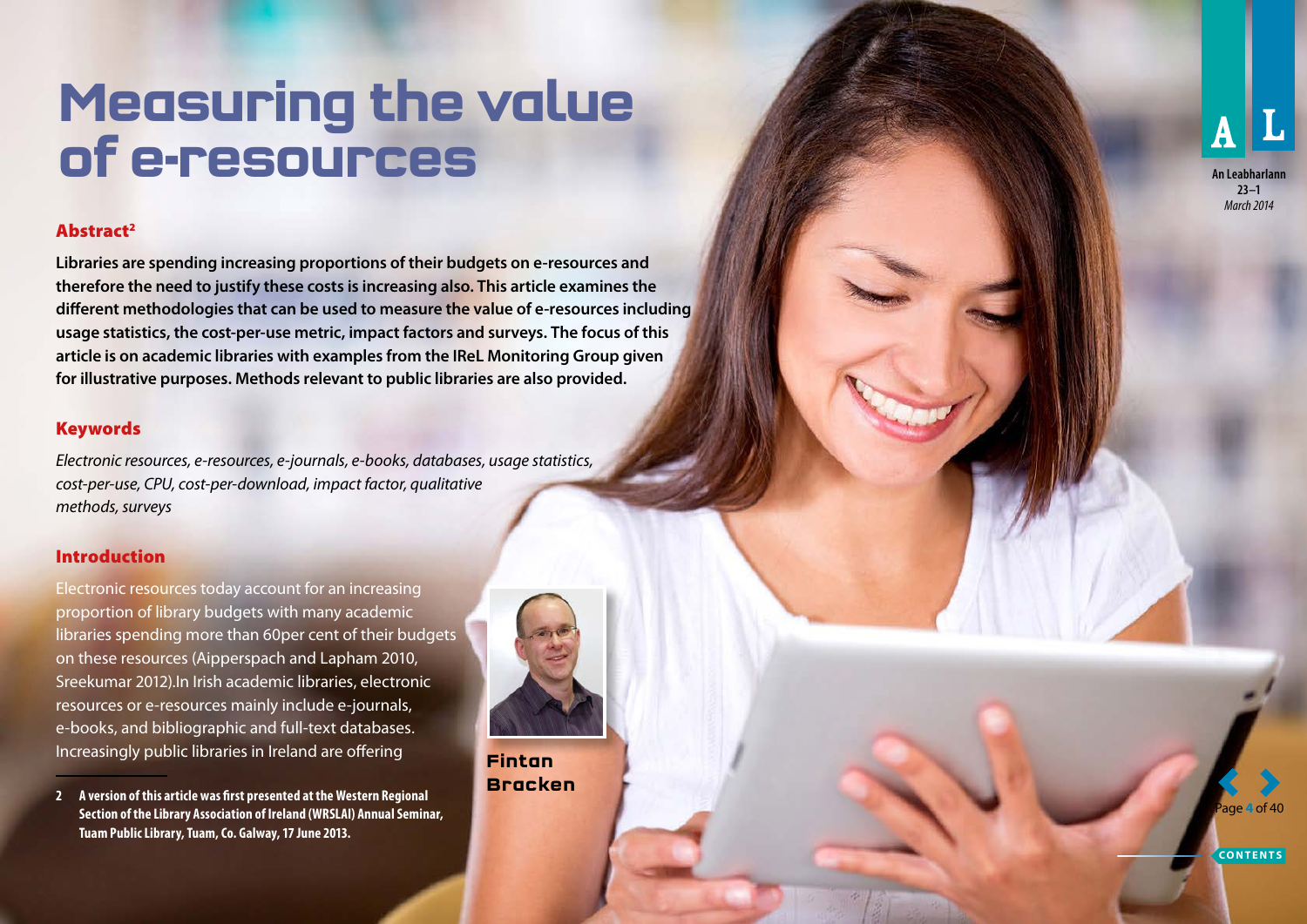e-resources including e-books, online databases, online music and online audio books, and data and GIS resources such as maps from Ordnance Survey Ireland.

In the current economic climate, the need to justify the large spend on e-resources is ever more important. In this article, I will describe some of the main methods that can be employed to measure the value of e-resources based mainly on my experience working with the Irish Research eLibrary (IReL) Monitoring Group.

#### IReL – Irish Research eLibrary

IReL is a consortium of the seven universities in the Republic of Ireland and it includes Science, Technology and Medicine (STM) and Humanities and Social Sciences (HSS) e-resources (IReL 2013). For selected e-resources, the Royal College of Surgeons in Ireland (RCSI) and the Institutes of Technology are also provided byIReL.

Since its establishment in 2004, funding for IReL has come via Science Foundation Ireland, the Higher Education Authority, the Department of Jobs, Enterprise and Innovation and the Irish Universities Association Council. The IReL Monitoring Group was established to monitor the performance of IReL

resources and from 2005 onwards this group has gathered usage statistics for all resources and has used these to help produce an annual monitoring report. This report is presented to the IReL funders to demonstrate the value of the subscribed e-resources to the consortium. Examples from the IReL Monitoring Group reports are used throughout this article to illustrate the methods of measuring the value of e-resources.

#### Usage Statistics

Probably the most important method of assessing the value of e-resources is measuring their usage. COUNTER (Counting Online Usage of Networked Electronic Resources) is an international initiative that was launched in 2002 to improve the reliability of

online usage statistics by implementing agreed standards (COUNTER 2013a). Publishers who are COUNTER compliant agree to provide many different usage metrics including the number of html and pdf full-text requests for e-journals and e-books and the number of searches for online databases (Table 1). The usage statistics are compiled into standard COUNTER reports such as Journal Report 1 and Database Report 1.



**23–1** *March 2014*

**Table 1: The most relevant COUNTER metrics to examine for various e-resources**

| <b>E-Resource</b>       | ' Most Relevant Metric .             | <b>COUNTER Report Required</b> |
|-------------------------|--------------------------------------|--------------------------------|
| E-Journals              | Number of full-text article requests | Journal Report 1               |
| E-Books                 | Number of section requests           | <b>Book Report 2</b>           |
| <b>Online Databases</b> | Number of searches                   | Database Report 1              |

Figure 1 shows an extract from a COUNTER Journal Report 1 or JR1 report which shows the number of successful full-text article requests by month and journal for an e-journal package. The JR1 report shows the number of downloads for each journal per month and also the reporting period total number of downloads html documents and PDF documents.

#### **Figure 1: Extract from a COUNTER Journal Report 1 (Release 4)**

|                         | A                            | B                                                                        | c          | D           | E                         |                   | G | н         |                                                   |                         | κ        |                | M              |
|-------------------------|------------------------------|--------------------------------------------------------------------------|------------|-------------|---------------------------|-------------------|---|-----------|---------------------------------------------------|-------------------------|----------|----------------|----------------|
|                         |                              | JR1 Number of Successful Full-Text Article Requests by Month and Journal |            |             |                           |                   |   |           |                                                   |                         |          |                |                |
| $\overline{2}$          |                              |                                                                          |            |             |                           |                   |   |           |                                                   |                         |          |                |                |
| $\overline{\mathbf{3}}$ | <b>Account: University A</b> |                                                                          |            |             |                           |                   |   |           |                                                   |                         |          |                |                |
|                         |                              |                                                                          |            |             |                           |                   |   |           |                                                   |                         |          |                |                |
| 5                       | Journal                      | Publisher                                                                | Platform   | Journal DOI | Proprietary<br>Identifier | <b>Print ISSN</b> |   | Reporting | Reporting<br>Online ISSN Period Total Period HTML | Reporting<br>Period PDF | $Jan-13$ | $Feb-13$       | $Mar-13$       |
| 6                       | Total                        |                                                                          |            |             |                           |                   |   | 69.893    | 39,311                                            | 30,582                  | 15,919   | 25,079         | 28,895         |
|                         | Journal 1                    | Publisher A                                                              | Platform A |             | JRN1                      | 1876-2859         |   |           |                                                   |                         | 0        |                |                |
| $\overline{\mathbf{8}}$ | Journal 2                    | Publisher A                                                              | Platform A |             | JRN <sub>2</sub>          | 1062-1458         |   |           |                                                   |                         |          |                |                |
|                         | Journal 3                    | Publisher A                                                              | Platform A |             | JRN3                      | 0001-4575         |   | 113       | 58                                                | 55                      | 13       | 39             | 61             |
| 10                      | Journal 4                    | Publisher A                                                              | Platform A |             | JRN4                      | 0965-2302         |   | 13        | 6                                                 |                         | 4        | 5              | 4              |
| 11                      | Journal 5                    | Publisher A                                                              | Platform A |             | JRN <sub>5</sub>          | 0155-9982         |   | 14        | 11                                                |                         | 3        |                | 8              |
| 12                      | Journal 6                    | Publisher A                                                              | Platform A |             | JRN6                      | 0959-8022         |   |           | 4                                                 | 3                       | 3        |                | 3              |
| 13                      | Journal 7                    | Publisher A                                                              | Platform A |             | JRN7                      | 0361-3682         |   | 77        | 36                                                | 41                      | 11       | 21             | 45             |
| 14                      | Journal 8                    | Publisher A                                                              | Platform A |             | JRN8                      | 1875-2780         |   | 0         | $\circ$                                           | o                       | 0        | o              | 0              |
| 15                      | Journal 9                    | Publisher A                                                              | Platform A |             | JRN9                      | 1875-4597         |   | $\Omega$  | 0                                                 | $\Omega$                | 0        | 0              | $\bf{0}$       |
|                         | Journal 10                   | Publisher A                                                              | Platform A |             | JRN10                     | 0094-5765         |   | 23        | 12                                                | 11                      | 9        | 6              | 8              |
| 17                      | Journal 11                   | Publisher A                                                              | Platform A |             | JRN11                     | 1874-1029         |   | $\Omega$  | $\Omega$                                          | $\Omega$                | 0        | 0              | 0              |
|                         | Journal 12                   | Publisher A                                                              | Platform A |             | JRN12                     | 1742-7061         |   | 119       | 64                                                | 55                      | 21       | 54             | 44             |
|                         | Journal 13                   | Publisher A                                                              | Platform A |             | <b>JRN13</b>              | 1872-2032         |   | 0         | $^{\circ}$                                        | $\circ$                 | n        | 0              | 0              |
| 20                      | Journal 14                   | Publisher A                                                              | Platform A |             | <b>JRN14</b>              | 0379-4172         |   | 0         |                                                   | 0                       | $\Omega$ | 0              | 0              |
| 21                      | Journal 15                   | Publisher A                                                              | Platform A |             | JRN15                     | 0065-1281         |   |           |                                                   | 0                       | 0        | 0              |                |
| 22                      | Journal 16                   | Publisher A                                                              | Platform A |             | <b>JRN16</b>              | 1359-6454         |   | 219       | 129                                               | 90                      | 54       | 77             | 88             |
| 23                      | Journal 17                   | Publisher A                                                              | Platform A |             | <b>JRN17</b>              | 0252-9602         |   |           | $\Omega$                                          |                         | 0        |                | 0              |
| 24                      | Journal 18                   | Publisher A                                                              | Platform A |             | <b>JRN18</b>              | 0894-9166         |   |           | 0                                                 | 7                       | 5        | $\overline{2}$ | $\overline{0}$ |



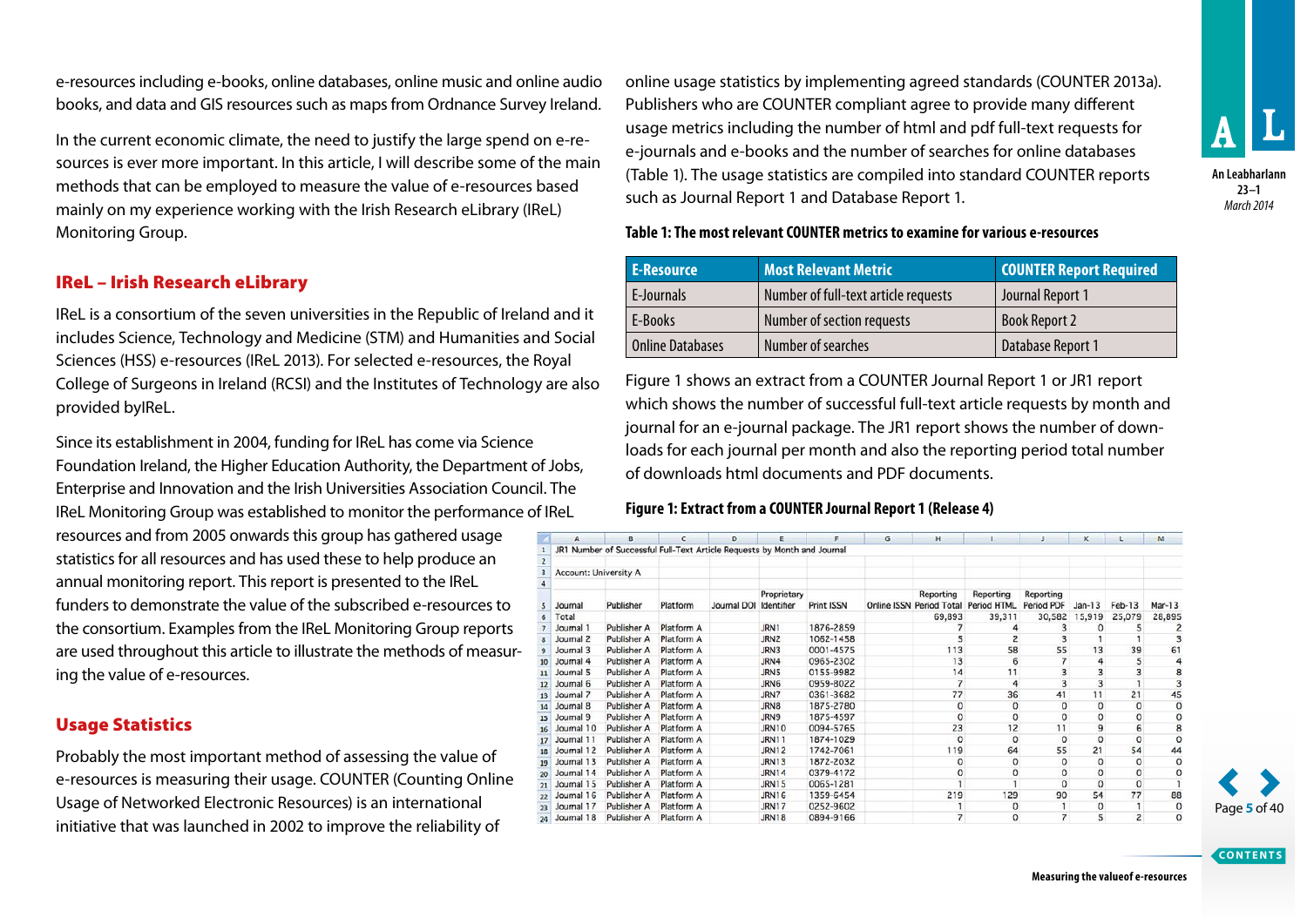This version of the JR1 report is based on the latest Release 4 of the COUNTER Code of Practice for e-Resources which all vendors and publishers were required to implement before the end of 2013 in order to remain a COUNTER compliant publisher (COUNTER 2013b).

Keeping track of e-resource usage on an annual basis will show you if usage of certain resources or types of resources increases or decreases. For example, the usage of all IReL resources has more than doubled from 6.8 million uses in 2007 to 15 million uses in 2012 (Figure 2).In 2012, there were 10.2 million e-journal article downloads, 880,000 e-book uses and 3.9 million database searches (Figure 2).

#### **Figure 2: Usage of IReL resources (e-journals, e-books and databases) by resource type between 2007 and 2012**



#### Cost-per-Use (CPU)

A key metric for measuring the value of e-resources is the cost-per-use or CPU. The cost-per-use is calculated by dividing the full costs of the e-resource for the year by the total number of uses (downloads or searches) in the same year

obtained from COUNTER usage statistics. The costs for each resource must always be calculated in the same way, so for example, it must be decided from the outset whether to include or exclude VAT in costs calculations.

It is useful to set a threshold level for the CPU above which all resources will be reviewed in detail. For example, the chosen threshold figure could be the approximate cost of obtaining a journal article by inter-library loan. Resources with high CPUs may be earmarked for cancellation or this information can be used in negotiating with publishers to achieve lower subscription prices.

Creating a graph similar to Figure 3 makes it easy to see which resources have very high CPUs and allows easy comparison with other resources. Resources are shown in descending order of CPU with the threshold level used by IReL of €2 shown by the red line. This figure was chosen by IReL as it was the approximate cost of obtaining a journal article by inter-library loan in 2007.



## **Figure 3: Comparison in descending order of Cost-per-Use (CPU) between various resources with a threshold CPU of €2 indicated by the red line**

Page **6** of 40

**CONTENTS**

**Measuring the valueof e-resources**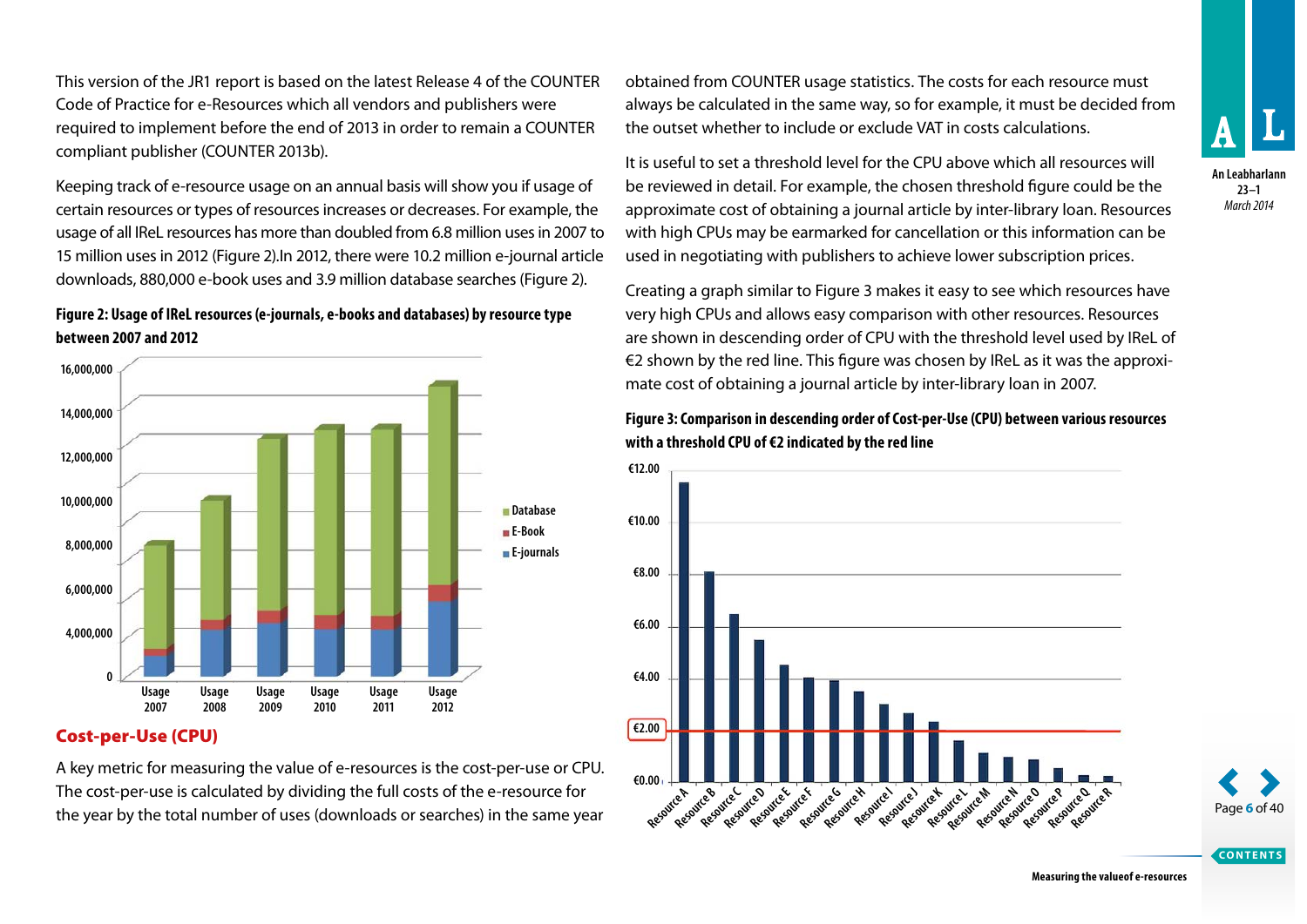Cost-per-use is a very important method of evaluating e-resources but it should not be used exclusively and other methods should also be used. Bucknell (2012) shows that there are several reasons why the cost-per-download of one e-journal may not be as directly comparable with that of another journal as might be expected. The reasons include: differences between subjects in terms of how they use articles; the design of the platform affecting whether html and PDF downloads are sometimes double counted; usage spikes; journals transferring between publishers; title changes; hybrid journals; and aggregator platforms (Bucknell 2012). However, steps can be taken by librarians to identify and to apply corrections to misleading usage statistics (Bucknell 2012). A balance must be struck to ensure that tidying up usage statistics does not become too time-consuming as cost-per-download or CPU metrics are only one tool that librarians can use to measure the value of e-resources.

COUNTER Release 4 usage statistics should address some of the issues Bucknell (2012) raises and, despite not being perfect, are still the best source of information available on the usage of e-resources.

### Percentage of Overall Costs against Percentage of Overall Usage

An alternative method of measuring the value of e-resources is to calculate what percentage of the overall total expenditure on e-resources was spent on each resource and compare this figure to the proportion of the overall usage contributed by each individual e-resource. It would be expected that the percentage of overall cost versus the percentage of overall usage should be approximately the same for each resource. If these percentages are graphed then one can easily identify resources that provide good value for money (Figure 4). For example in Figure 4 resource A makes up almost 30% of the overall usage but only accounts for 24% of the overall costs. It is also possible to identify resources where the percentage of overall costs far exceeds the percentage of overall usage such as resource D and resource G in Figure 4.

**Figure 4: The percentage of overall costs versus the percentage of overall usage for various resources**



## E-Journal Collection Performance

If your institution subscribes to a number of e-journal collections, assigning each title to a usage band is a useful method of evaluating the performance of the collections. For IReL, three usage bands are used, less than 50 downloads in the year, 50 to 299 downloads, and 300 or more downloads. The example in Figure 5 shows the percentages of titles within each band for each e-journal collection. The blue represents the percentage of titles in the collection with 300+ downloads and we can see that resources A, B and C have 100% of their titles in this usage band (Figure 5).In contrast resources Q and R have less than 6% of their titles with 300+ downloads and 60% of resource Q's titles have less than 50 downloads, indicated by the red portion (Figure 5).



**CONTENTS**

**An Leabharlann 23–1** *March 2014*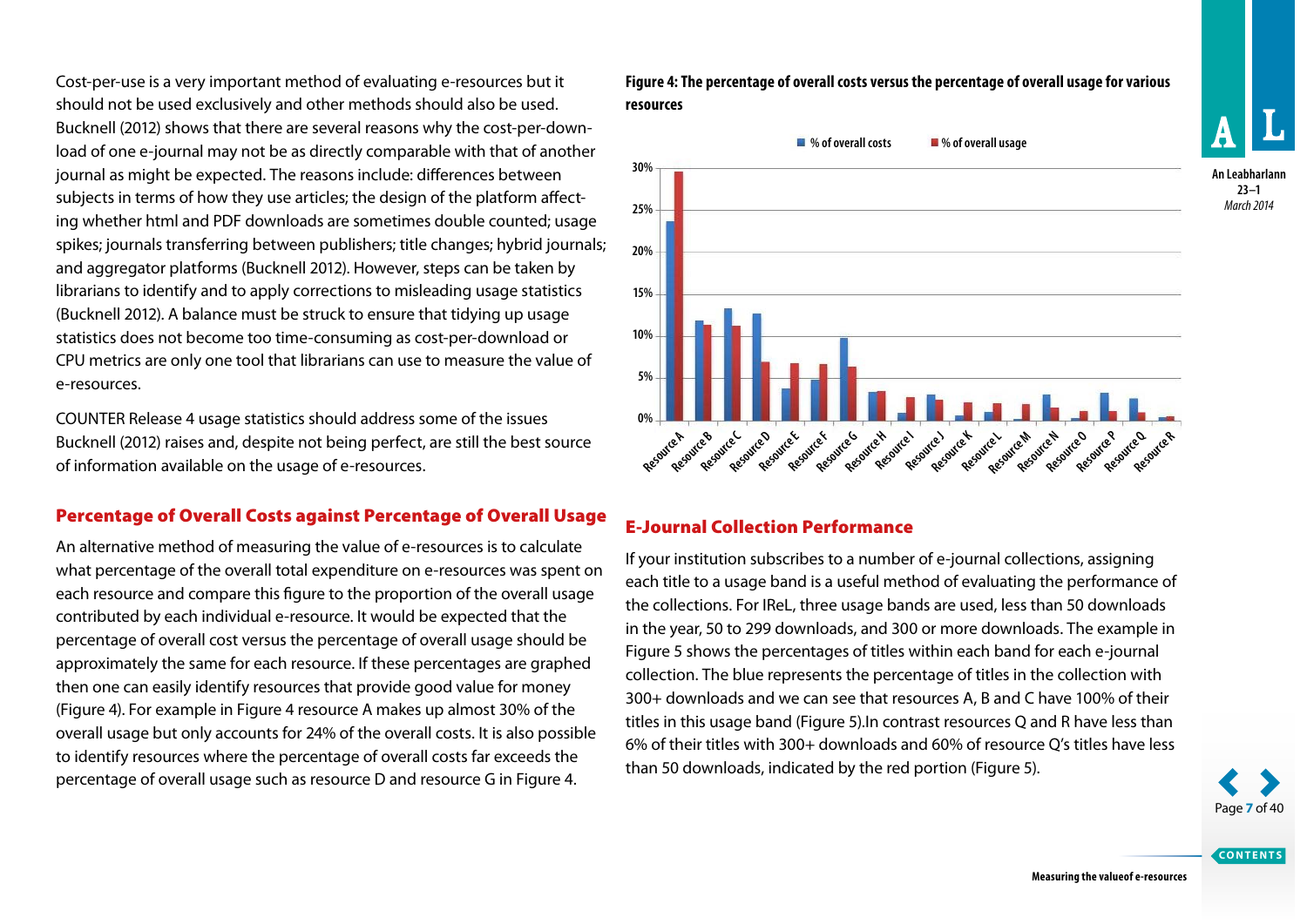

**Figure 5: The percentage of the journals in various e-journal collections with less than 50 downloads, between 50 and 299 downloads, and greater than 300 downloads**

Using this method can help one identify collections that may have a small number of strongly performing titles but numerous titles with little or no usage. It may be worth investigating if it would be cheaper to subscribe to the strong performing titles on an individual basis and cancel the subscription to the full collection.

#### Journal Impact Factor

The Journal Impact Factor is a benchmark of a journal's reputation and reflects how frequently articles in a peer-reviewed journal are cited by researchers in a particular year. The Journal Impact Factor is the average number of citations counted in a given year for articles published in the previous two

years (Garfield 1999). The Journal Impact Factors are published each year in Thomson Reuters' Journal Citation Reports and are based on Web of Science citation data. Impact factors help to evaluate a journal's relative importance, especially when compared with other journals in the same field. The example in Figure 6 shows the top ten biology journals based on 2012 Journal Impact Factors. If your institution teaches or conducts research in biology you could compare this list with your holdings to see how many of the top ranked journals you subscribe to. The missing journals could then be considered for procurement if funds are available and if your users feel that they are relevant.

## **Figure 6: Screenshot of the top ten biology journals as ranked by Journal Impact Factor from the 2012 Journal Citation Reports® (Thomson Reuters)**

 $\vert$  ISI

Êv  $\begin{tabular}{|c|c|} \hline $\mathbb{C}$ \\\hline \end{tabular}$ Jour Sort Jour MARI

|                         |                                    |                      | ISI Web of Knowledge <sup>5™</sup>                                                                                                              |             |                                                       |                  |                            |                           |                 |                           |
|-------------------------|------------------------------------|----------------------|-------------------------------------------------------------------------------------------------------------------------------------------------|-------------|-------------------------------------------------------|------------------|----------------------------|---------------------------|-----------------|---------------------------|
| <b>WELCOME</b>          | <b>7 HELP</b>                      |                      | <b>Journal Citation Reports®</b>                                                                                                                |             |                                                       |                  |                            |                           |                 |                           |
| Sorted by:              |                                    | <b>Impact Factor</b> | <b>Journal Summary List</b><br>Journals from: subject categories BIOLOGY & VIEW CATEGORY SUMMARY LIST<br>SORT AGAIN<br>$\overline{\phantom{a}}$ |             |                                                       |                  |                            |                           |                 |                           |
| Journals 1 - 20 (of 83) |                                    |                      |                                                                                                                                                 |             | $\frac{1}{4}$ $($ $($ $($ $112121314151)$ $)$         |                  |                            |                           |                 |                           |
| <b>MARK ALL</b>         |                                    | UPDATE MARKED LIST   |                                                                                                                                                 |             | Ranking is based on your journal and sort selections. |                  |                            |                           |                 |                           |
|                         |                                    |                      |                                                                                                                                                 | JCR Data i) |                                                       |                  |                            |                           |                 |                           |
|                         | Mark                               | <b>Rank</b>          | <b>Abbreviated Journal Title</b><br>(linked to journal information)                                                                             | <b>ISSN</b> | <b>Total Cites</b>                                    | Impact<br>Factor | 5-Year<br>Impact<br>Factor | <b>Immediacv</b><br>Index | <b>Articles</b> | <b>Cited</b><br>Half-life |
|                         | n                                  | ı                    | <b>PLOS BIOL</b>                                                                                                                                | 1545-7885   | 22908                                                 | 12,690           | 13.447                     | 2.151                     | 152             | 5.2                       |
|                         | 同                                  | $\overline{z}$       | <b>BIOL REV</b>                                                                                                                                 | 1464-7931   | 6326                                                  | 10,256           | 10,949                     | 1.811                     | 53              | 8.7                       |
|                         | F3                                 | 3                    | O REV BIOL                                                                                                                                      | 0033-5770   | 3312                                                  | 7,500            | 7.904                      | 0.111                     | 9               | >10.0                     |
|                         | E)                                 | 4                    | PHYS LIFE REV                                                                                                                                   | 1571-0645   | 659                                                   | 6.583            | 6.690                      | 9.455                     | 11              | 3.5                       |
|                         | $\left\langle \Gamma\right\rangle$ | 5                    | <b>BMC BIOL</b>                                                                                                                                 | 1741-7007   | 2631                                                  | 6.531            | 6.384                      | 1.695                     | 59              | 3.5                       |
|                         | 同                                  | 6                    | PHILOS T R SOC B                                                                                                                                | 0962-8436   | 26581                                                 | 6,230            | 7.298                      | 3.522                     | 289             | 7.3                       |
|                         | 贾                                  | $\overline{z}$       | <b>FASED J</b>                                                                                                                                  | 0092 6630   | 39540                                                 | 5.704            | 6.222                      | 1,130                     | 462             | 0.1                       |
|                         | T.                                 | 8                    | P ROY SOC B-BIOL SCI                                                                                                                            | 0962-8452   | 37539                                                 | 5.683            | 5.832                      | 1.224                     | 624             | 8.4                       |
|                         | m                                  | 9                    | <b>BIOESSAYS</b>                                                                                                                                | 0265-9247   | 8695                                                  | 5.423            | 4.814                      | 1.291                     | 134             | 8.2                       |
|                         | 同                                  | 10                   | <b>BIOSCIENCE</b>                                                                                                                               | 0006-3568   | 10903                                                 | 4,739            | 6.146                      | 1,272                     | 81              | >10.0                     |

There are alternative metrics to the Journal Impact Factor such as the SCImago Journal Rank indicator (SJR) (Guerrero-Bote and Moya-Anegón 2012) and the Source Normalized Impact per Paper (SNIP) (Waltman et al. 2013) which can also be used to compile lists of top ranked journals in various disciplines. Both SJR and SNIP are based on Elsevier's Scopus citation data.



**CONTENTS**

**An Leabharlann 23–1** *March 2014*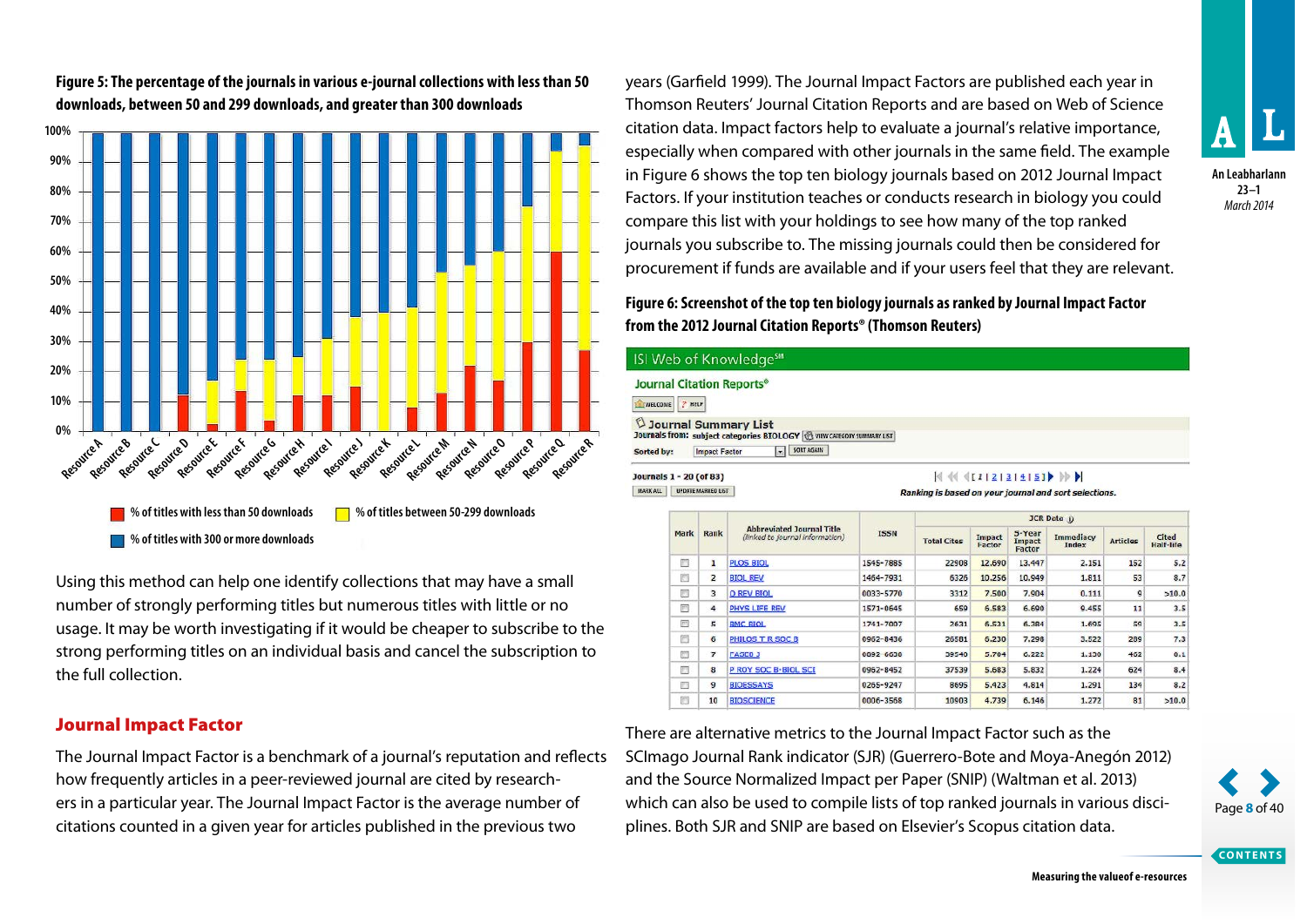… it is important to use a variety of methods to establish the full picture in relation to the value of e-resources to your institution

#### Institutional Priorities

Another method of measuring the value of e-resources is to see how well they complement the priorities of your institution. Many public libraries, including Dublin City Libraries (Hayes 2012), Roscommon County Libraries (Roscommon County Council Library Services 2011) and Cork City Council Libraries (Cork City Council Libraries 2010), have library development plans which contain a list of the objectives and aims that are hoped to be achieved within the timeframe of the plan. The e-resources provided by the library may assist in achieving some of these aims and objectives. For example, e-resources can help achieve aims in relation to creating a library service that is open and accessible to everyone by providing remote services and online audio books which can be used by people with visual impairments. In addition, some library development plans, such as the Mayo County Library Development Plan 2011-2014 (Mayo County Library 2011), have specific aims to provide online databases, e-books and online audio books. The national *Opportunities for all* public libraries strategy for 2013-2017 (Department of the Environment Community and Local Government 2013) includes aims to improve access to information and knowledge through the provision of the virtual library and digital services, and to generate measurable data on the provision and impact of library services.

In academic libraries, it is important to examine if sufficient e-resources are being provided to cater for the institutions specific research priorities which are outlined in the latest strategic plan. It may also be useful to match your institution's e-resources against the government's research priorities as laid out in the National Research Prioritisation Exercise (Forfás and Department of Jobs Enterprise and Innovation 2011).

The National Research Prioritisation Exercise or NRPE Fields have been developed by the Irish Universities Association iResearch project team. While it is not yet set up as a standard, it is however a 'cross walk' between two well established classification schemes, the Frascati Manual Field of Science classification and the Web of Science classification. The NRPE has nine main fields and a tenth called 'Multidisciplinary' was added by the IReL Monitoring Group



**An Leabharlann 23–1** *March 2014*



**CONTENTS**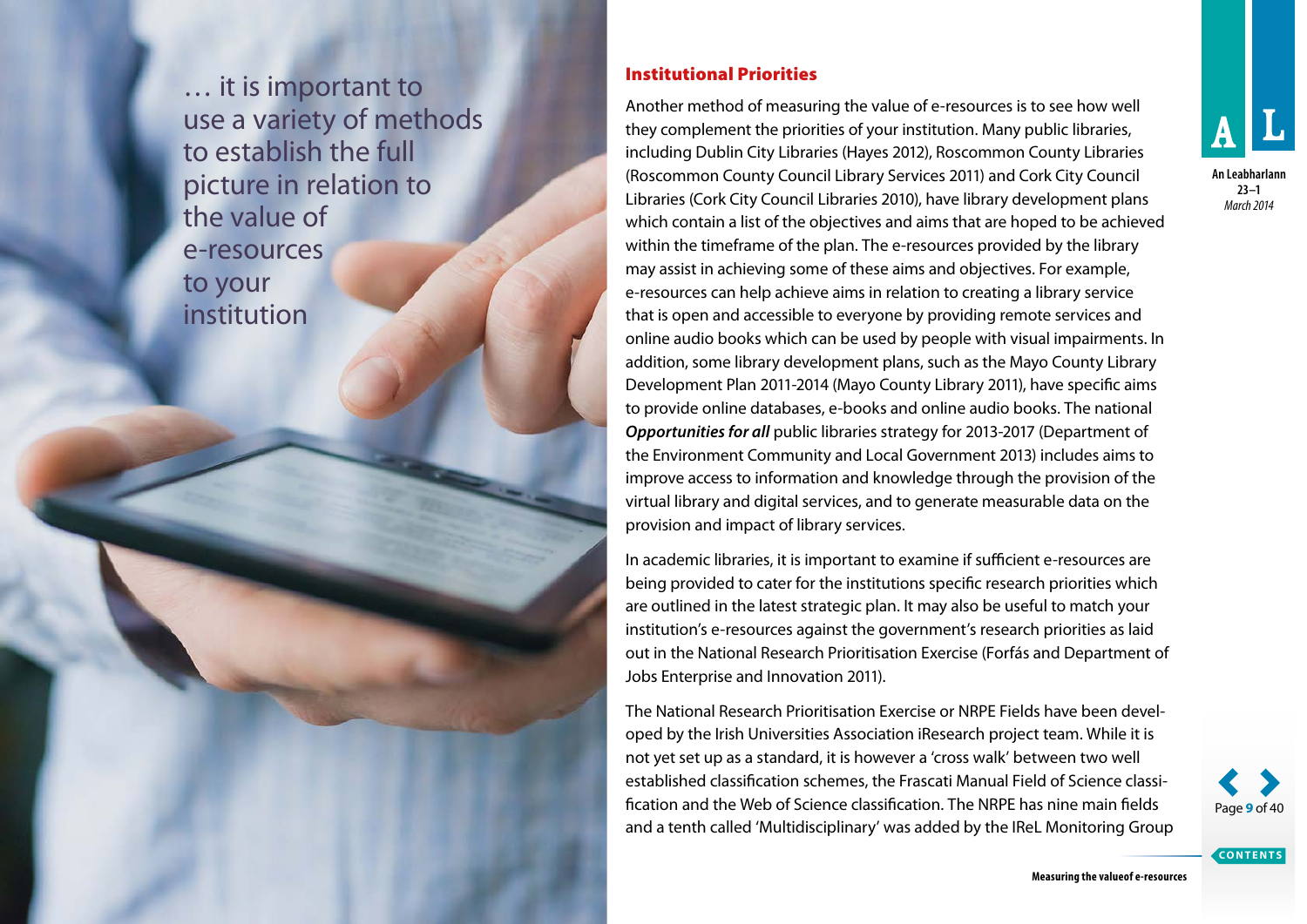to describe e-resources whose coverage encompasses several disciplines. Figure 7 shows the percentage e-journal usage by IReL members amongst the ten NRPE fields in 2011 and 2012. A quarter of IReL e-journal usage is in 'Medical, Health, Life Sciences and Technologies 'with 21% of usage accounted for by 'Social Sciences, Economics, Law & Business' e-journals (Figure 7).

**Figure 7: The breakdown of IReL e-journal usage in 2011 and 2012 by NRPE fields**



Using a graph such as Figure 7 can help highlight which research priority areas are lacking e-resources or where usage by researchers and students is low.

# Qualitative Methods

The final method of assessing the value of e-resources is to speak to the people who use your library to find out what resources they use and how they rate their importance. This can be done via informal conversations with users or more formal methods could be employed such as surveys, online and paper questionnaires, interviews and focus groups. It is important when using these qualitative methods to assess the different types of users of your library services, so that you can establish if there are differences in the use of e-resources by these sub-groups. The different sub-groups could include academic researchers, undergraduate students, elderly people, teenagers, children, users with disabilities, and non-Irish nationals.

Surveys can be relatively simple and straightforward to implement especially with the recent development of websites such as SurveyMonkey that allow you to set up online surveys and embed them in your website or email links to your users. The IReL Monitoring Group has conducted a number of surveys since the establishment of IReL to provide qualitative data on the value of its e-resources to IReL users including the 2007 IReL Impact Survey (IReL Monitoring Group 2007).

Point-of-use web surveys have the potential to be a useful tool in assessing the value of e-resources. This type of short, standardized web survey placed at the point-of-use has been used by the MINES for Libraries® project to measure the impact of networked electronic resources and services (Thomas et al. 2012). The aim is that this information will then allow libraries and consortia to enhance services by enabling the future allocation of resources to areas of user-identified need (Plum et al. 2010).

# Conclusion

There are many methods of measuring the value of e-resources with cost-peruse being perhaps the most useful metric. However, there is no single perfect method. Therefore it is important to use a variety of methods to establish the full picture in relation to the value of e-resources to your institution. The importance of this topic is further illustrated by the establishment of an E-Metrics Special Interest Group by the International Federation of Library Associations and Institutions (IFLA) to look at "the strategies and processes for the gathering, processing and reporting of statistics and performance



**CONTENTS**

**An Leabharlann 23–1** *March 2014*